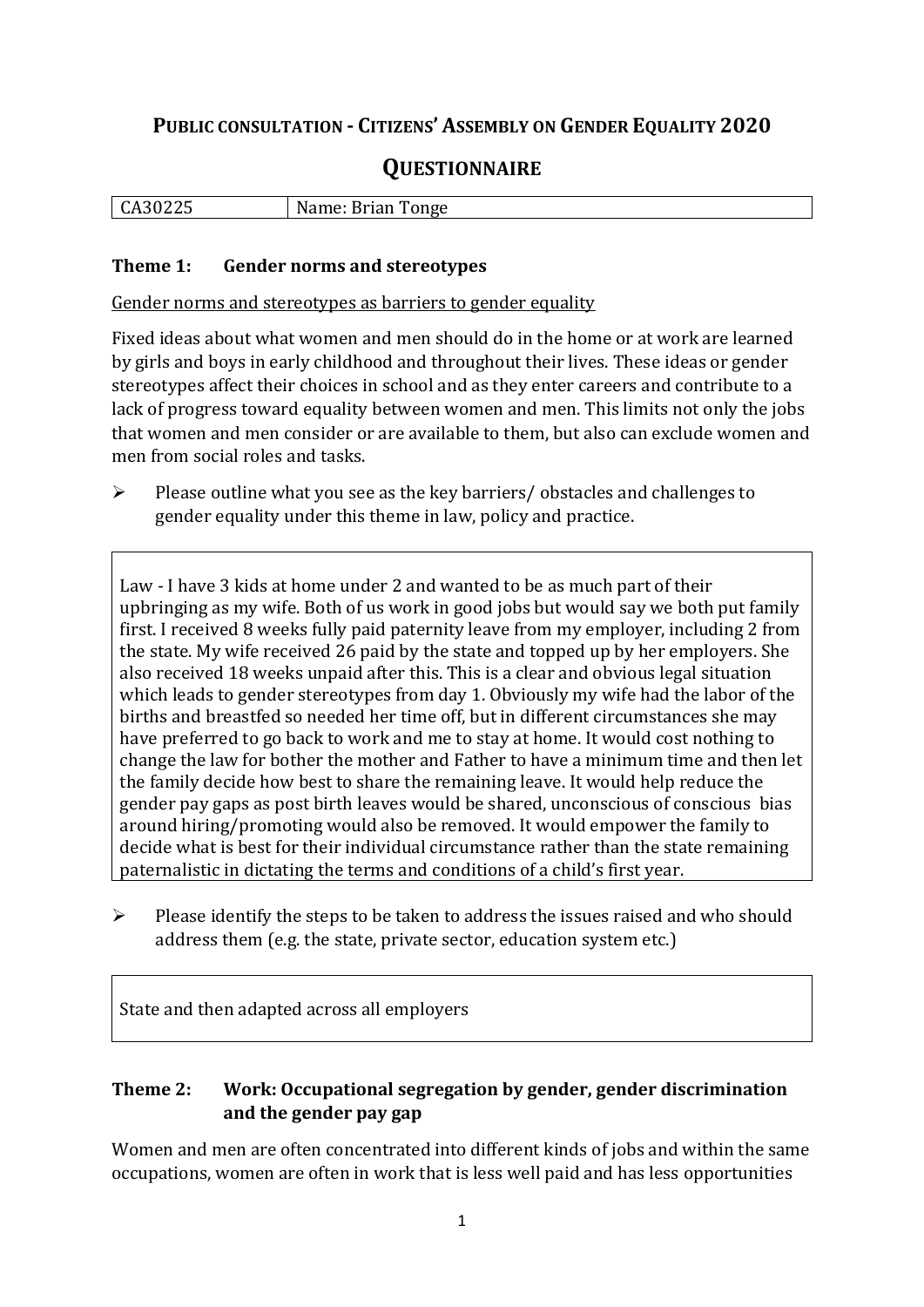for career advancement. Women often work in areas where they can work part-time so as to fit in with their caring responsibilities. While many men work in low paid jobs, many professions dominated by women are also low paid, and professions that have become female-dominated have become lower paid. This worsens the gender pay gap (the average difference between the wages of women and men who are working).

➢ Please outline what you see as the key barriers/ obstacles and challenges to gender equality under this theme in law, policy and practice.

Unequal time off around childbirth in favour of women has a detrimental impact on their careers. Allowing the family to decide how leave should be taken rather than the state would allieve this at no cost to the start. There is no gender pay gap where either I (private) not my wife (public) work. However this is a recognised policy of the business. I believe a law should be brought in to say it is discriminatory to have an unexplained gender pay gap. However this is something written pro female as this is the case in the majority of times. I believe it should be written gender neutral to allow for the much smaller but just as wrong times when men are paid less.

➢ Please identify the steps to be taken to address the issues raised and who should address them (e.g. the state, private sector, education system etc.)

Change in law,

### **Theme 3. Care, paid and unpaid, as a social and family responsibility**

Care -- the social responsibility of care and women and men's co responsibility for care, especially within the family

Women remain disproportionately responsible for unpaid care and often work in poorly paid care work. For working parents or [lone parents,](https://aran.library.nuigalway.ie/bitstream/handle/10379/6044/Millar_and_Crosse_Activation_Report.pdf?sequence=1&isAllowed=y) balancing paid work with parenting and or caring for older and dependent adults presents significant challenges. Women are [most disadvantaged by these challenges,](https://eige.europa.eu/gender-equality-index/game/IE/W) yet men also suffer from lack of opportunities to share parenting and caring roles. Despite recent legislation and policy initiatives to support early years parental care, [inequalities in the distribution of unpaid](https://www.ihrec.ie/app/uploads/2019/07/Caring-and-Unpaid-Work-in-Ireland_Final.pdf)  [care](https://www.ihrec.ie/app/uploads/2019/07/Caring-and-Unpaid-Work-in-Ireland_Final.pdf) continue between women and men. The cost of childcare has been identified as a particular barrier to work for women alongside responsibilities of caring for older relatives and dependent adults.

➢ Please outline what you see as the key barriers/ obstacles and challenges to gender equality under this them in law, policy and practice.

If the gender pay gap is fixed and access to Carr after birth shared between the couple as they see fit o think this helps here. There are clearly societal issues also but I do feel more and more men are choosing to be involved. The more that do the more that will feel comfortable taking it. In my work I am in middle management and when I took extended unpaid leave, other men with much older kids felt comfortable to take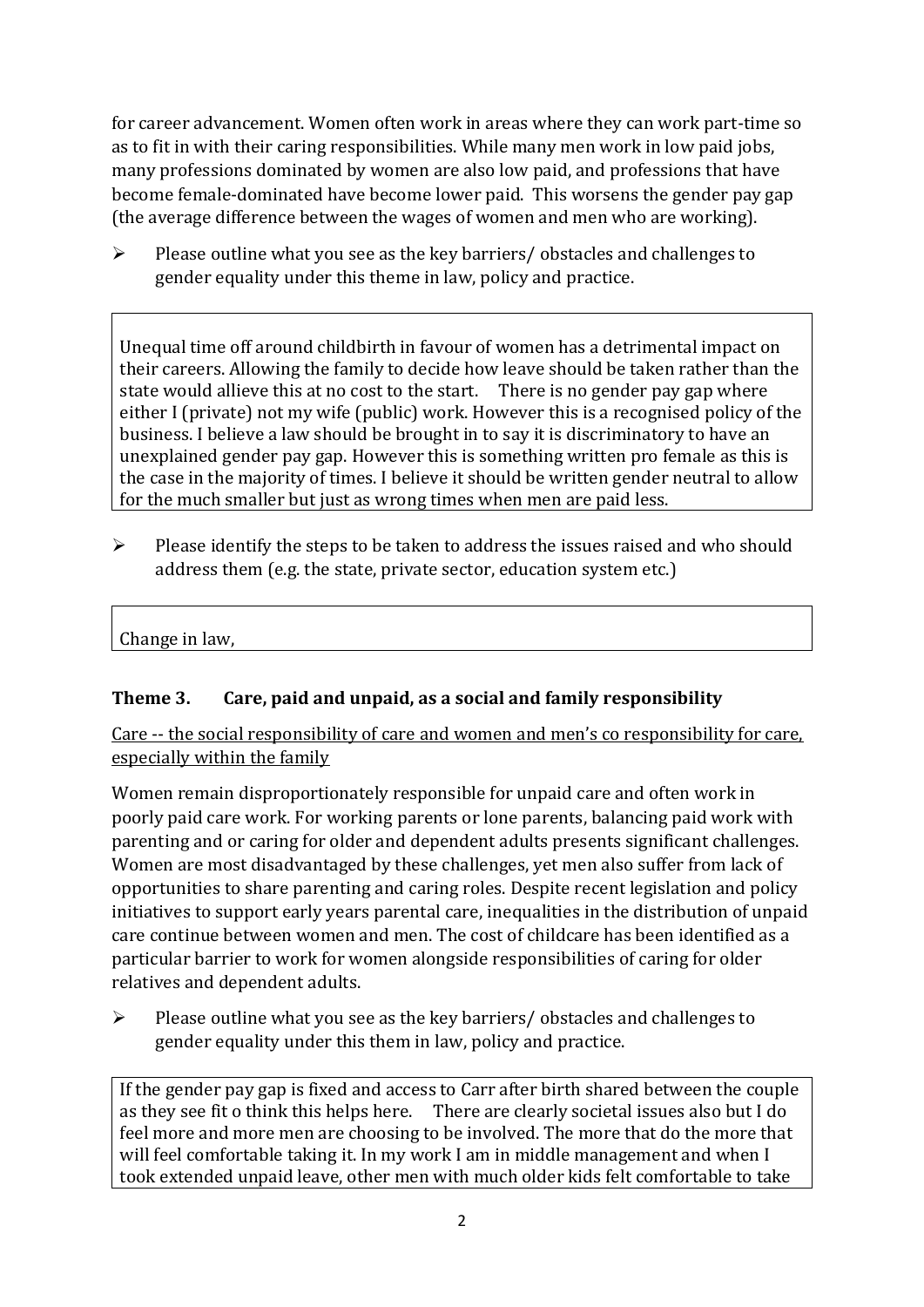it. They said to me they were never comfortable taking it before I did. This needs to be tackled. The answer to making this more equal is not encouraging women to take less, it encouraging men to take more. I understand it is not always affordable for both to take though.

 $\triangleright$  Please identify the steps to be taken to address the issues raised and who should address theme (e.g. the state, private sector, education system etc.)

Cultural issues need to be addressed and employers could do a lot more here. I would guess many do not want to

### **Theme 4: Women's access to, and representation in, public life and decision making**

Ensure women's participation and representation in decision-making and leadership in the workplace, political and public life

Women are systematically underrepresented in leadership in [economic](https://eige.europa.eu/gender-equality-index/2019/compare-countries/power/2/bar) and [political](https://eige.europa.eu/gender-equality-index/2019/compare-countries/power/1/bar)  [decision-](https://eige.europa.eu/gender-equality-index/2019/compare-countries/power/1/bar)making. Despite the introduction of a candidate gender quota (through the system of party funding) for national political office, and [initiatives](https://betterbalance.ie/) to support women's access to corporate decision-making roles, men continue to dominate leadership positions. There are also issues to be considered around how media represents women and men.

➢ Please outline what you see as the key barriers/ obstacles and challenges to gender equality under this theme in law, policy and practice.

It's well documented that a good balance of genders, backgrounds and views makes for better decisions. I believe the quota rule should be increased to 40% minimum gender representation at election ( again written gender neutral) it should also be expanded to include part funding, airtime coming up to election etc. There was an increase in female candidates but not a proportionate increase in TDs. This would help raise their profile.

➢ Please identify the steps to be taken to address the issues raised and who should address them (e.g. the state, private sector, education system etc.)

As above

#### **5. Where does gender inequality impact most?**